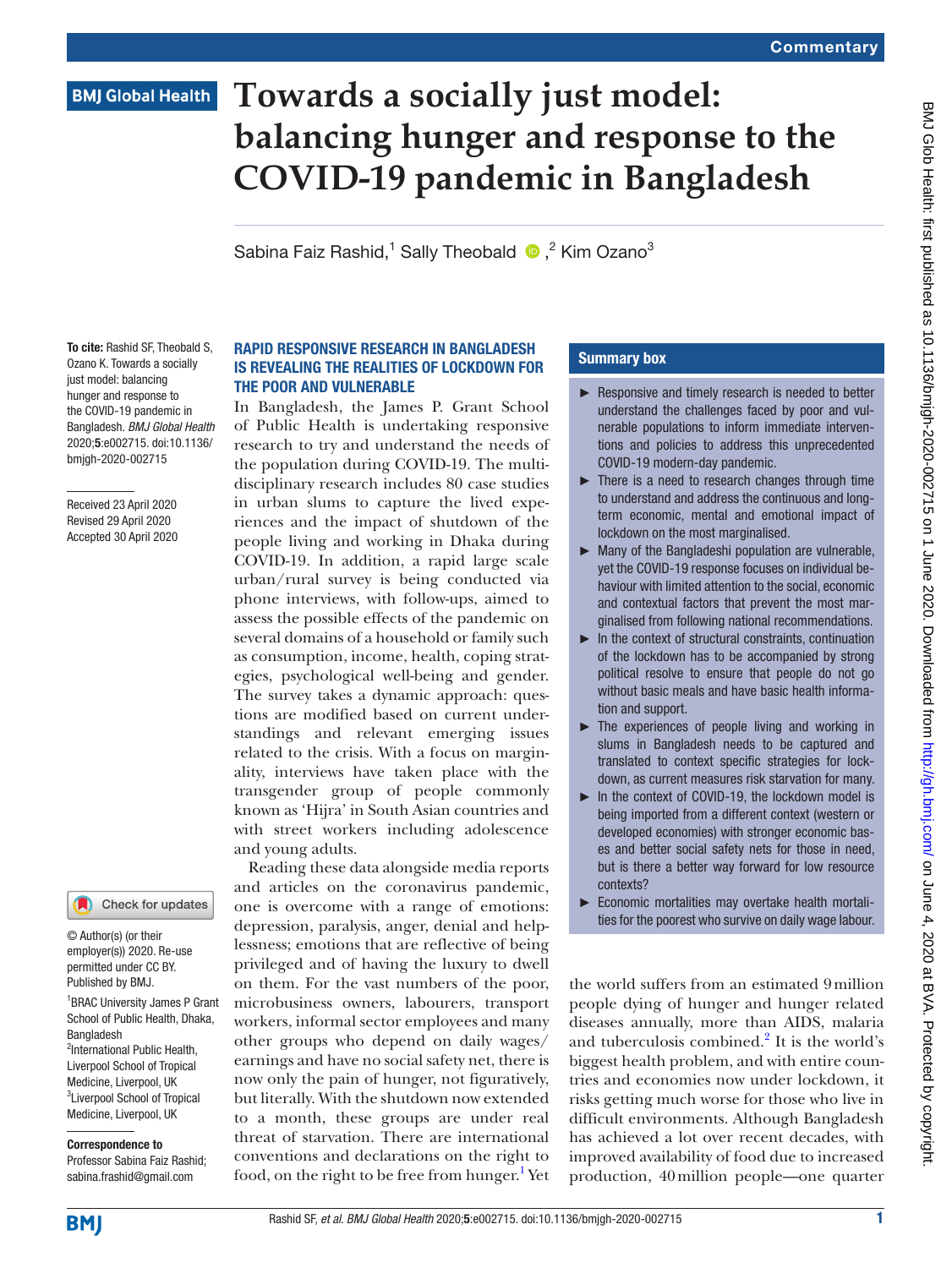<span id="page-1-0"></span>the impact of COVID-19.



of the population—remain food insecure, and 11million suffer from acute hunger.<sup>[3](#page-2-2)</sup> These figures will worsen after

### For many, every day is a battle: COVID-19 is one addition to a long list of challenges for survival

The poor and the vulnerable with their erratic and meagre earnings somehow manage to keep fighting and living and demonstrating impressive resilience, being confronted with illnesses and deaths is an everyday reality for many. While there is fear of the coronavirus, there is also the acceptance that it is yet another addition to an already long list of health challenges that they face. Furthermore, with access to their sparse resources being severely constrained or denied as a result of the shutdown, for many, the immediate threat to consumption for survival, and not necessarily the pandemic, is becoming a greater concern. BRAC's (NGO) conducted a rapid perception survey on COVID-19 conducted between 31 March 31 and 5 April 2020 for instance found that 18% and 10% of urban and rural respondents, respectively, had no food stored at home, while 37% and 21%, respectively, had only  $1-3$  days food reserve.<sup>[4](#page-2-3)</sup> [Figure](#page-1-0) 1 shows ['looting goods from a truck carrying relief'](https://tbsnews.net/coronavirus-chronicle/covid-19-bangladesh/hungry-amid-lockdown-jamalpurs-poor-loot-goods-truck) *(source: photo TBS (The Business Standard), 12 April 2020*).

### The focus on individual behaviour prevents the poorest from following national recommendations

Health bodies and various governments have been promoting different measures to contain the pandemic that focus on individual behaviour with little attention to the social, economic and contextual factors. Public health preventions tend to be based on the biomedical virus and individual determinants of health, whereas for millions, the stark living conditions, social and contextual inequalities and realities of how and where they live prevent them from following such recommended guidelines. There needs to be a recognition of the complexity of factors that underlie and impact on marginalised populations lives. Practising social distancing, washing of hands with soap and staying at home are all very well for the privileged who can afford to do so; however, for the poor with 5–6 or more members crammed in one room

within slums, sharing irregular water supply, communal latrines and cooking spaces, in some of the dirtiest and densest places on earth, such messaging needs urgent adaptation to reflect the realities of context and support is critical.

The poor and vulnerable already live on the edge. The added stress of the pandemic combined with prolonged shutdowns will amplify further their despair and hopelessness. While health is a very real concern, for Bangladesh to sustain the shutdown requires all of us to focus all of the country's resources on ensuring that no one goes without food. We have to believe the rest will follow, once this is ensured. If not, as Nobel Laureates Esther Duflo and Abhijit Banerjee highlighted with respect to the situation in India, the poor and the vulnerable will be left with no choice but to break the shutdown for their

The last interview of an adolescent street peddler stated*,* '*how much longer? We heard four more days. We have no food, no money*'. These narratives are typical for most of the poor families we interviewed, in similar distress and concerns were echoed, much more in the urban surveys compared with the rural surveys (for now) and case studies in Dhaka city urban settlements with mainly the informal workers, who are dependent on daily wages to survive. Try imagining, if you can, the gut-wrenching panic and anxiety, when many of them learn it will be an additional 10 days or more. Rumours that the shutdown may continue until end of April or even May is going to lead to unimaginable consequences on the poorest and for the country as a whole. We need a socially just model to tackle this pandemic, and this requires us to acknowledge the fault lines that exist in our underlying assumptions as well as the very real inequities that exist between the poorest and others.

#### Political commitment for economic support for the poor needs urgent and effective implementation

Bangladesh, like many other countries, has rolled out an economic stimulus package to address the severe economic and business fallout from the pandemic. The government is also in the process of unveiling support for the poor. This scheme will also include support for farmers who are critical for ensuring the food supply chain for all of us—the rich, the middle class and the poor. While this package should really have been the first step taken by the state, it now needs to be implemented efficiently, systematically and equitably. There are numerous articles and reports detailing the mismanagement,  $67$  favoured groups in communities and a complete lack of coordination between different bodies involved in distributing the initial state funded food and/or cash aid programmes. $8-10$  This has to stop. While there is no easy solution or strategy, for Bangladesh and its high proportion of vulnerable populations, continuation of the shutdown has to be accompanied with strong political resolve to ensure that people do not go without food